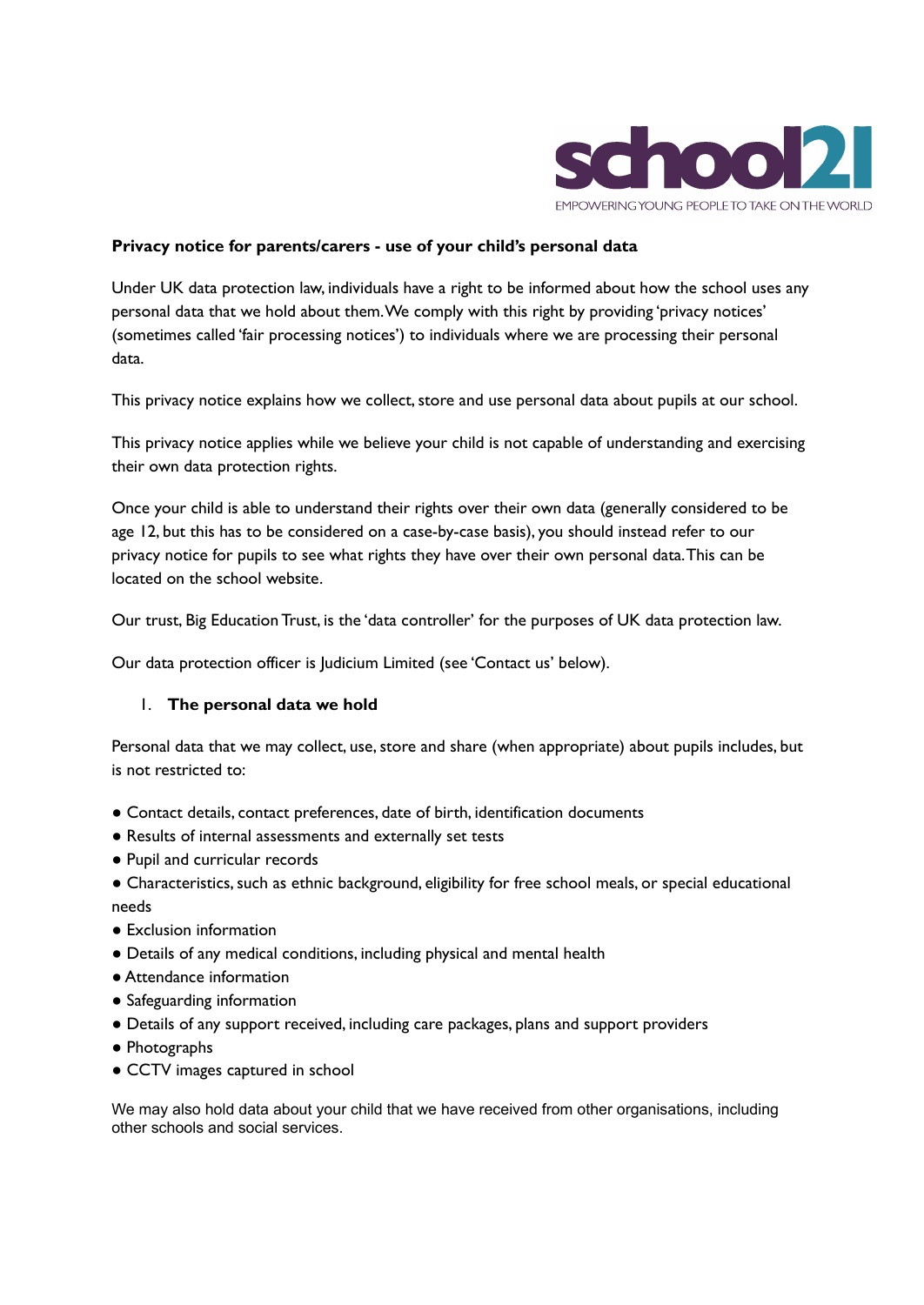### **2. Why we use this data**

We use the data listed above to:

- a) Support pupil learning
- b) Monitor and report on pupil progress
- c) Provide appropriate pastoral care
- d) Protect pupil welfare
- e) Assess the quality of our services
- f) Administer admissions waiting lists
- g) Carry out research
- h) Comply with the law regarding data sharing

#### **2.1 Use of your child's personal data for marketing purposes**

Where you have given us consent to do so, we may send your child marketing information by email or text promoting school events, campaigns, charitable causes or services that may be of interest to them.

You can withdraw consent or 'opt out' of receiving these emails and/or texts at any time by clicking on the 'Unsubscribe' link at the bottom of any such communication, or by contacting us (see 'Contact us' below).

#### **2.2 Use of your child's personal data in automated decision making and profiling**

We do not currently process any personal data through automated decision making or profiling. If this changes in the future, we will amend any relevant privacy notices in order to explain the processing to you, including your right to object to it.

### 3. **Our lawful basis for using this data**

Our lawful bases for processing your child's personal data for the purposes listed in section 2 above are as follows:

For the purposes of protecting pupil welfare, in accordance with the 'public task' basis – we need to process data to fulfil our statutory function as a school

For the purposes of assessing the quality of our services, administrating admission lists and comply with law regarding data sharing, in accordance with the 'legal obligation' basis – we need to process data to meet our responsibilities under law

For the purposes of carrying out research, in accordance with the 'consent' basis – we will obtain consent from you to use your child's personal data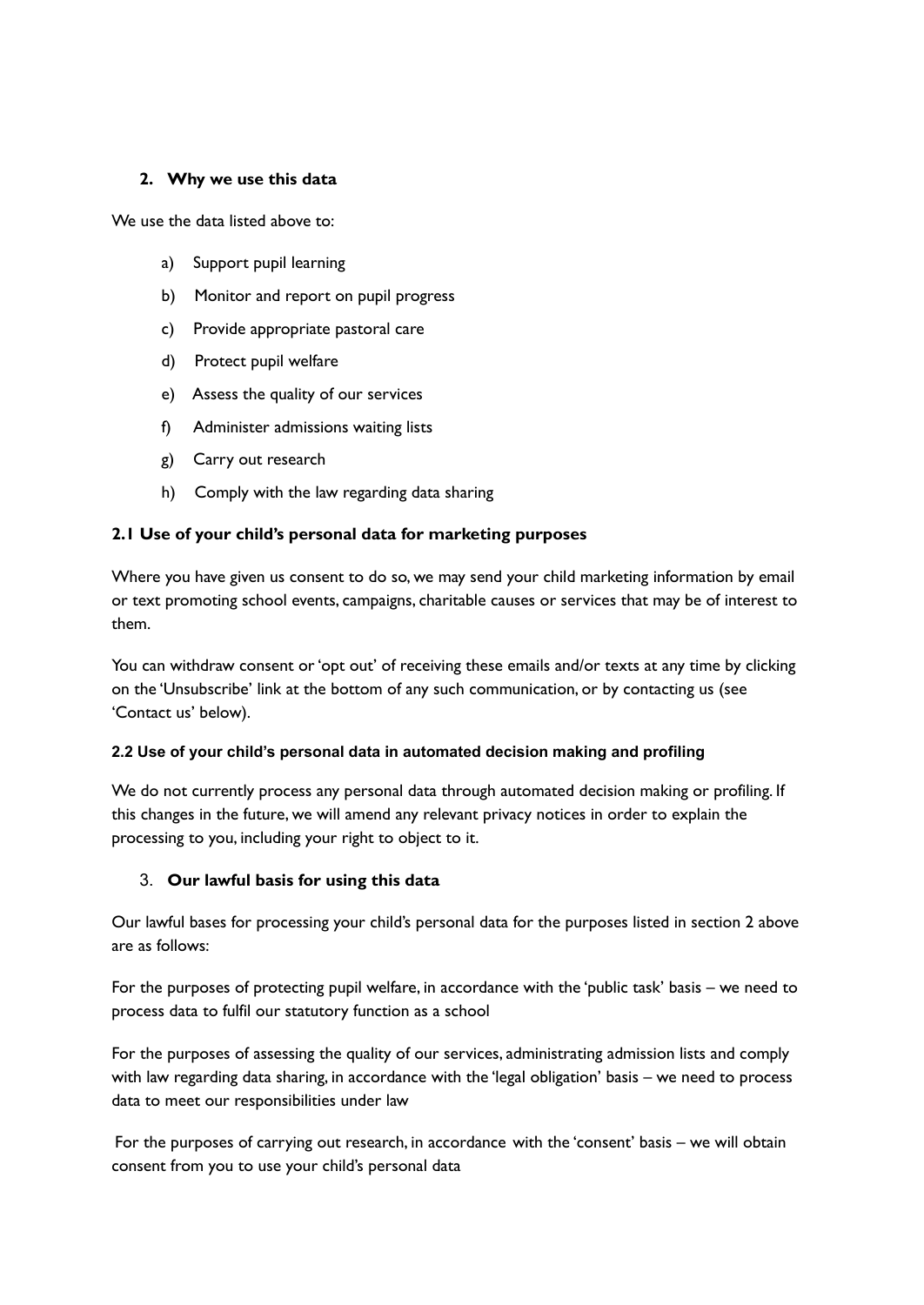For the purposes of protecting pupil welfare and provide appropriate pastoral care, in accordance with the 'vital interests' basis – we will use this personal data in a life-or-death situation

For the purposes of supporting pupil learning and monitor and report on pupil progress , in accordance with the 'contract' basis – we need to process personal data to fulfil a contract with your child or to help them enter into a contract with us

For the purposes of assessing the quality of our services, in accordance with the 'legitimate interests' basis – where there's a minimal privacy impact and we have a compelling reason.

Where you have provided us with consent to use your child's data, you may withdraw this consent at any time.We will make this clear when requesting your consent, and explain how you would go about withdrawing consent if you wish to do so.

# **3.1 Our basis for using special category data**

For'special category' data, we only collect and use it when we have both a lawful basis, as set out above, and one of the following conditions for processing as set out in UK data protection law:

- We have obtained your explicit consent to use your child's personal data in a certain way
- We need to perform or exercise an obligation or right in relation to employment, social security or social protection law
- We need to protect an individual's vital interests (i.e. protect your child's life or someone else's life), in situations where you're physically or legally incapable of giving consent
- The data concerned has already been made manifestly public by you
- We need to process it for the establishment, exercise or defence of legal claims
- We need to process it for reasons of substantial public interest as defined in legislation
- We need to process it for health or social care purposes, and the processing is done by, or under the direction of, a health or social work professional or by any other person obliged to confidentiality under law
- We need to process it for public health reasons, and the processing is done by, or under the direction of, a health professional or by any other person obliged to confidentiality under law
- We need to process it for archiving purposes,scientific or historical research purposes, or for statistical purposes, and the processing is in the public interest

For criminal offence data, we will only collect and use it when we have both a lawful basis, as set out above, and a condition for processing as set out in UK data protection law. Conditions include:

- We have obtained your consent to use it in a specific way
- We need to protect an individual's vital interests (i.e. protect your child's life or someone else's life), in situations where you're physically or legally incapable of giving consent
- The data concerned has already been made manifestly public by you
- We need to process it for, or in connection with, legal proceedings, to obtain legal advice, or for the establishment, exercise or defence of legal rights
- We need to process it for reasons of substantial public interest as defined in legislation

# **4. Collecting this data**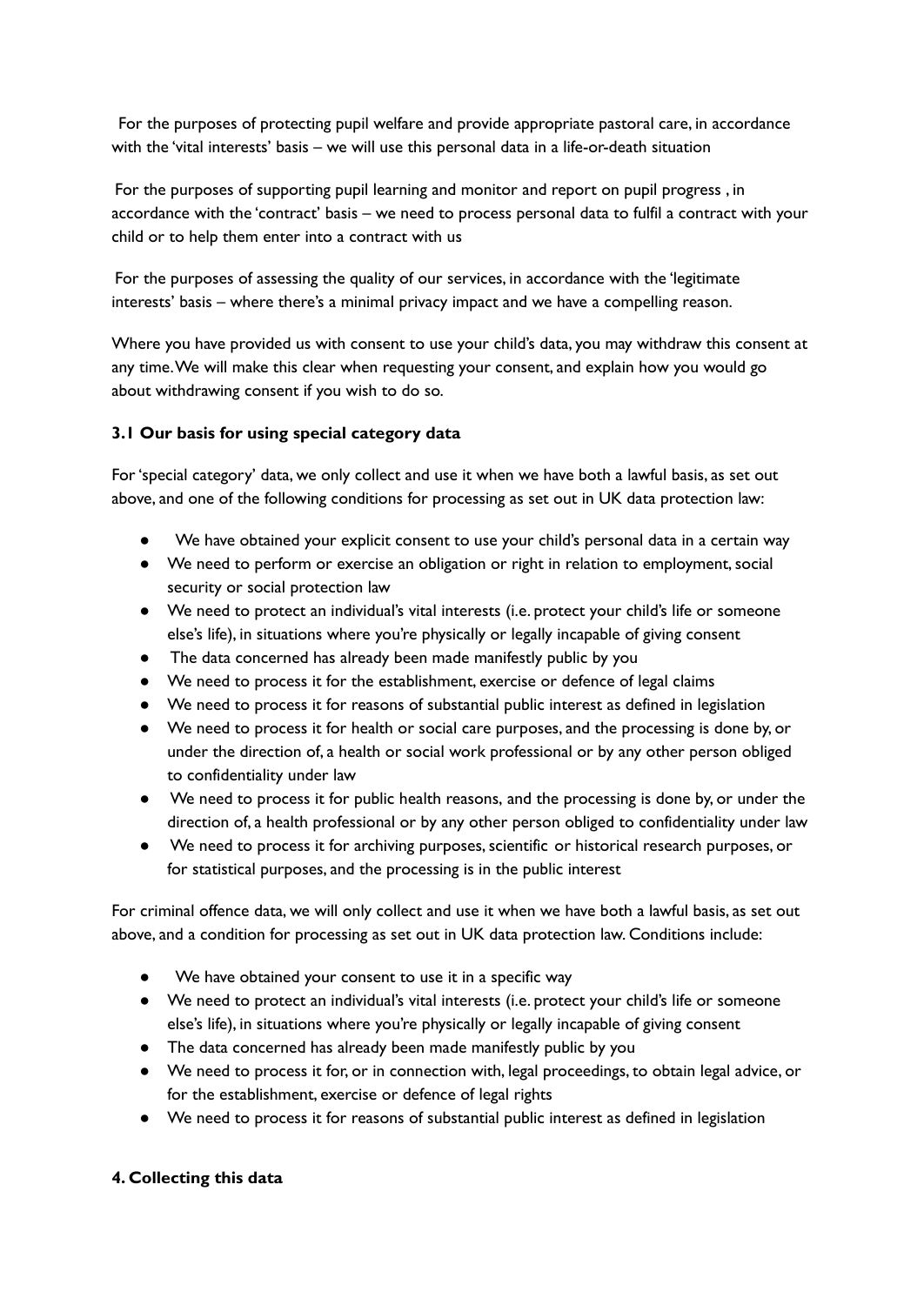While the majority of information we collect about your child is mandatory, there is some information that can be provided voluntarily.

Whenever we seek to collect information from you, we make it clear whether you must provide this information (and if so, what the possible consequences are of not complying), or whether you have a choice.

Most of the data we hold about your child will come from you, but we may also hold data about your child from:

- Local authorities
- Government departments or agencies
- Police forces, courts, tribunals

# **5. How we store this data**

We keep personal information about your child while they are attending our school.We may also keep it beyond their attendance at our school if this is necessary. Our Data Retention Policy sets out how long we keep information about pupils. A copy of the data retention policy can be obtained by emailing [info@school21.org.uk](mailto:info@school21.org.uk)

We have put in place appropriate security measures to prevent your child's personal information from being accidentally lost, used or accessed in an unauthorised way, altered or disclosed.

We will dispose of your child's personal data securely when we no longer need it.

### **6.Who we share data with**

We do not share information about your child with any third party without consent unless the law and our policies allow us to do so.

Where it is legally required or necessary (and it complies with UK data protection law), we may share personal information about your child with:

- Our local authority, London Borough of Newham to meet our legal obligations to share certain information with it, such as safeguarding concerns and information about exclusions
- Government departments or agencies
- Our youth support services provider
- Our regulator,Ofsted
- Suppliers and service providers to enable them to provide the service we have contacted them for
- Financial organisations
- Our auditors
- Survey and research organisations
- Health authorities
- Security organisations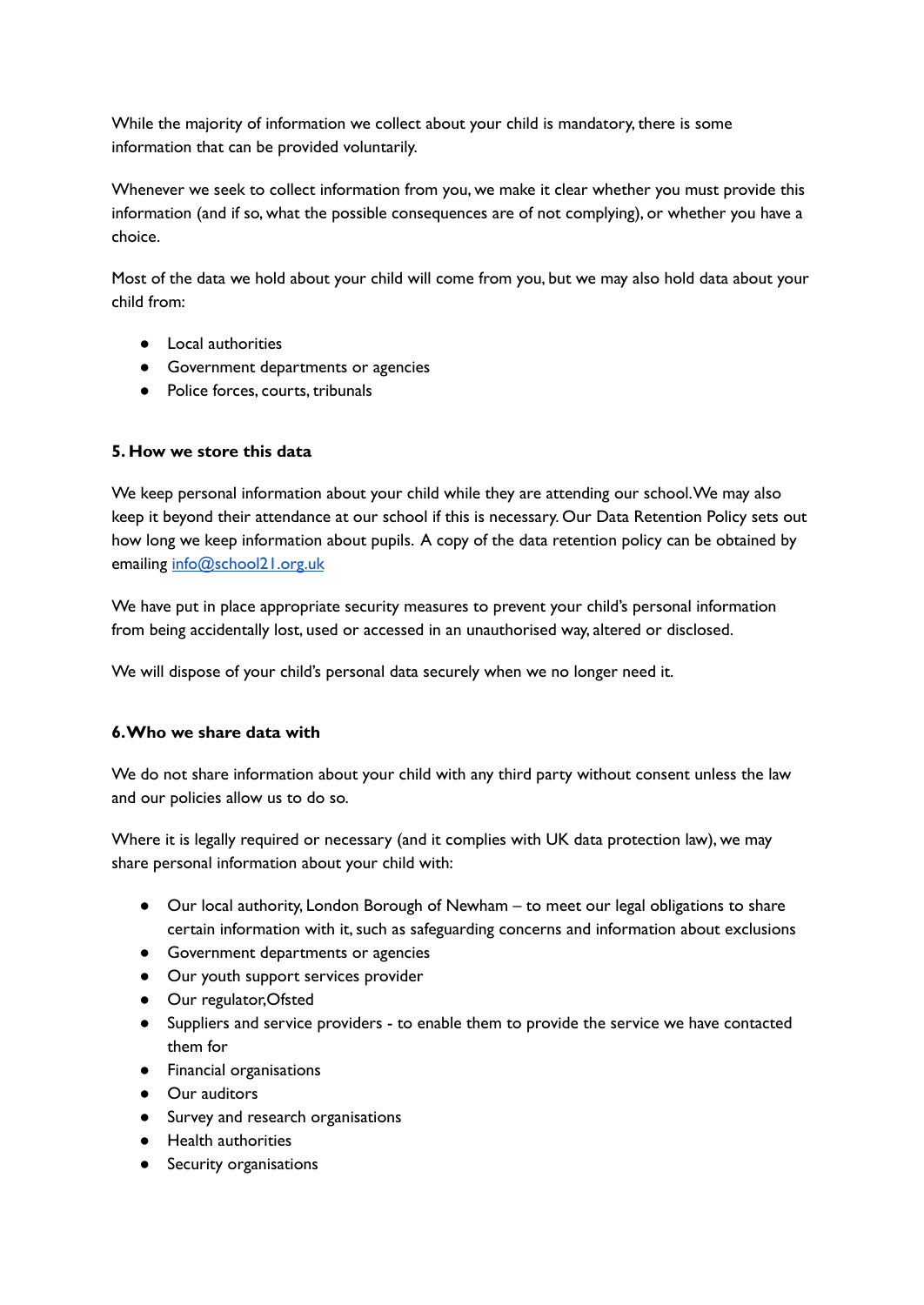- Health and social welfare organisations
- Professional advisers and consultants
- Charities and voluntary organisations
- Police forces, courts, tribunals

## **National Pupil Database**

We are required to provide information about pupils to the Department for Education as part of statutory data collections such as the school census.

Some of this information is then stored in the National Pupil [Database](https://www.gov.uk/government/collections/national-pupil-database) (NPD), which is owned and managed by the Department and provides evidence on school performance to inform research.

The database is held electronically so it can easily be turned into statistics.The information is securely collected from a range of sources including schools, local authorities and exam boards.

The Department for Education may share information from the NPD with third parties, such as other organisations which promote children's education or wellbeing in England.These third parties must agree to strict terms and conditions about how they will use the data.

For more information, see the Department's web page on how it collects and shares [research](https://www.gov.uk/data-protection-how-we-collect-and-share-research-data) data.

You can also contact the [Department](https://www.gov.uk/contact-dfe) for Education with any further questions about the NPD.

## **6.1Transferring data internationally**

We may share personal information about your child with the following international third parties, where different data protection legislation applies:

App or cloud server providers

Where we transfer your child's personal data to a third-party country or territory, we will do so in accordance with UK data protection law.

In cases where we have to set up safeguarding arrangements to complete this transfer, you can get a copy of these arrangements by contacting us.

### **7.Your rights**

### **7.1 How to access personal information that we hold about your child**

You have a right to make a 'subject access request' to gain access to personal information that we hold about your child.

If you make a subject access request, and if we do hold information about your child, we will (subject to any exemptions that apply):

Give you a description of it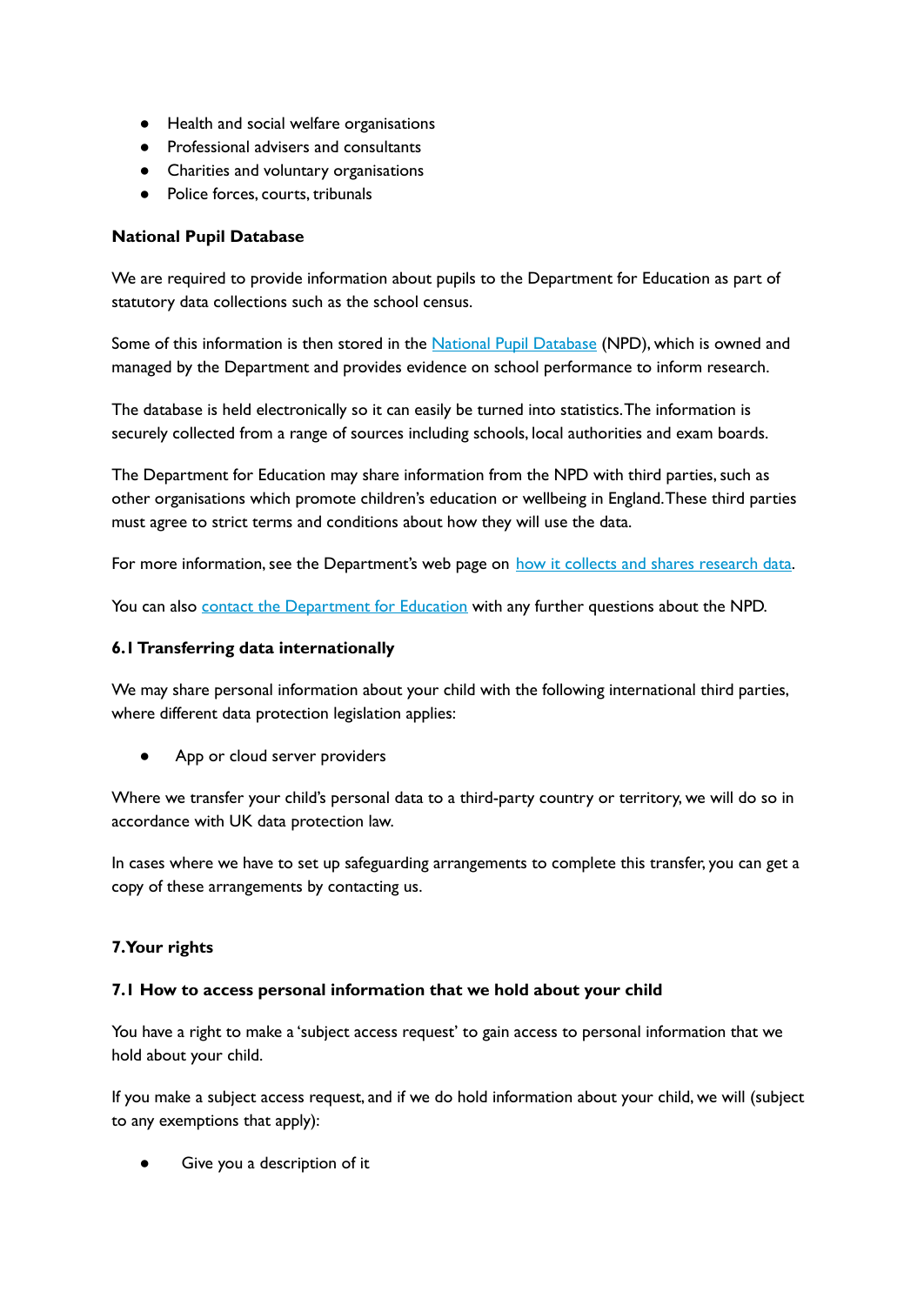- Tell you why we are holding and processing it, and how long we will keep it for
- Explain where we got it from, if not from you
- Tell you who it has been, or will be,shared with
- Let you know whether any automated decision-making is being applied to the data, and any consequences of this
- Give you a copy of the information in an intelligible form

You may also have the right for your child's personal information to be transmitted electronically to another organisation in certain circumstances.

If you would like to make a request, please contact us (see 'Contact us' below).

Once your child is able to understand their rights over their own data (generally considered to be age 12, but this has to be considered on a case-by-case basis), we will need to obtain consent from your child for you to make a subject access request on their behalf.

# **7.2Your right to access your child's educational record**

Maintained schools and non-maintained special schools insert:

Parents, or those with parental responsibility, can access their child's educational record (which includes most information about a pupil).This right applies as long as the pupil is aged under 18.

There are certain circumstances in which this right can be denied, such as if releasing the information might cause serious harm to the physical or mental health of the pupil or another individual, or if it would mean releasing exam marks before they are officially announced.

To make a request, please contact the Business Manager.

### **7.3Your other rights regarding your child's data**

Under UK data protection law, you have certain rights regarding how your child's personal data is used and kept safe. For example, you have the right to:

- Object to our use of your child's personal data
- Prevent your child's data being used to send direct marketing
- Object to and challenge the use of your child's personal data for decisions being taken by automated means (by a computer or machine, rather than by a person)
- In certain circumstances, have inaccurate personal data corrected
- In certain circumstances, have the personal data we hold about your child deleted or destroyed, or restrict its processing
- Withdraw your consent, where you previously provided it for the collection, processing and transfer of your child's personal data for a specific purpose
- In certain circumstances, be notified of a data breach
- Make a complaint to the Information Commissioner's Office
- Claim compensation for damages caused by a breach of the data protection regulations

To exercise any of these rights, please contact us (see 'Contact us' below).